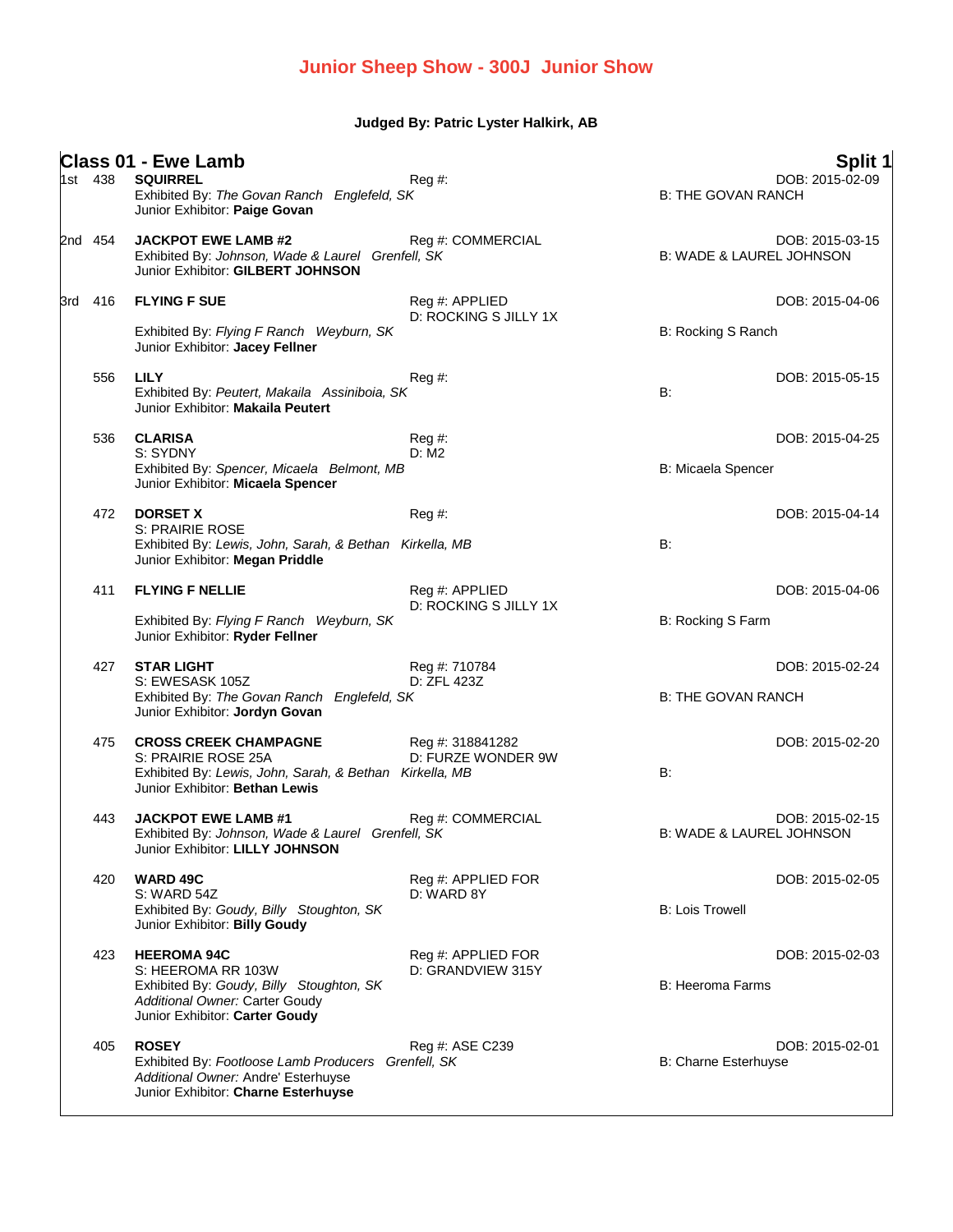|     | 1st 433 | <b>Class 02 - Yearling Ewe</b><br><b>BEATRIX</b><br>S: MEDICINE RIDGE 514Z                                                                                                | Reg #: 702228<br>D: ZFL 173Y          |                                     | <b>Split 1</b><br>DOB: 2014-02-28 |
|-----|---------|---------------------------------------------------------------------------------------------------------------------------------------------------------------------------|---------------------------------------|-------------------------------------|-----------------------------------|
|     |         | Exhibited By: The Govan Ranch Englefeld, SK<br>Junior Exhibitor: Paige Govan                                                                                              |                                       | <b>B: THE GOVAN RANCH</b>           |                                   |
|     | 2nd 458 | <b>COMMERCIAL YEARLING EWE #2</b><br>Exhibited By: Johnson, Wade & Laurel Grenfell, SK<br>Junior Exhibitor: LILLY JOHNSON                                                 | Reg #: COMMERCIAL                     | <b>B: WADE &amp; LAUREL JOHNSON</b> | DOB: 2014-02-01                   |
| 3rd | 465     | <b>BAILEY</b><br>Exhibited By: Lewis, John, Sarah, & Bethan Kirkella, MB<br>Junior Exhibitor: Bethan Lewis                                                                | Reg #:                                | B:                                  | DOB: 2014-01-20                   |
| 4th | 429     | <b>DOTI BEA</b><br>S: MEDICINE RIDGE 514Z<br>Exhibited By: The Govan Ranch Englefeld, SK<br>Junior Exhibitor: Jordyn Govan                                                | Reg #: 703741<br>D: NAPKIN FARM 3Y    | <b>B: THE GOVAN RANCH</b>           | DOB: 2014-02-28                   |
|     | 5th 425 | <b>WARD 68B</b><br>S: THISTLESTONE 226Z<br>Exhibited By: Goudy, Billy Stoughton, SK<br>Junior Exhibitor: Billy Goudy                                                      | Reg #: 705047<br>D: WARD 54W          | <b>B: Lois Trowell</b>              | DOB: 2014-03-31                   |
|     | 6th 447 | <b>COMMERCIAL YEARLING EWE #1</b><br>Exhibited By: Johnson, Wade & Laurel Grenfell, SK<br>Junior Exhibitor: GILBERT JOHNSON                                               | Reg #: COMMERCIAL                     | <b>B: WADE &amp; LAUREL JOHNSON</b> | DOB: 2014-02-01                   |
|     | 7th 474 | <b>BONNIE</b><br>Exhibited By: Lewis, John, Sarah, & Bethan Kirkella, MB<br>Junior Exhibitor: Megan Priddle                                                               | $Reg#$ :                              | B:                                  | DOB: 2014-02-07                   |
|     | 8th 417 | <b>WIENS C 97B</b><br>S: WIENS C 51A<br>Exhibited By: Goudy, Billy Stoughton, SK<br>Additional Owner: Carter Goudy<br>Junior Exhibitor: Carter Goudy                      | Reg #: 704613<br>D: WIENS C 34Z       | <b>B: Clinton Wiens</b>             | DOB: 2014-02-28                   |
|     |         | <b>Class 03 - Mature Ewe Two Years Old or Older</b><br>1st 470 <b>CHEVY</b><br>Exhibited By: Lewis, John, Sarah, & Bethan Kirkella, MB<br>Junior Exhibitor: Megan Priddle | $Reg#$ :                              | B:                                  | <b>Split 1</b><br>DOB: 2008-03-14 |
| 2nd |         | 0000<br>Exhibited By: MacDougall, Courtney & Peter Regina, SK<br>Junior Exhibitor: Micaela Spencer                                                                        | Reg #:                                | B:                                  | DOB: 2013-03-06                   |
| 3rd | 410     | <b>WARD BETTY 65Z</b><br>S: PULLEN LAD 30U<br>Exhibited By: Flying F Ranch Weyburn, SK<br>Junior Exhibitor: Jacey Fellner                                                 | Reg #: 676269<br>D: WARD 3W           | B:                                  | DOB: 2013-02-01                   |
| 4th | 467     | <b>CROSS CREEK ATOM</b><br>S: HORTON 5X<br>Exhibited By: Lewis, John, Sarah, & Bethan Kirkella, MB<br>Junior Exhibitor: Bethan Lewis                                      | Reg #: 318322933<br>D: MCGUIRE DI 78U | <b>B: Bethan Lewis</b>              | DOB: 2013-02-26                   |
| 5th | 419     | <b>HEEROMA 30A</b><br>S: GRANDVIEW212W<br>Exhibited By: Goudy, Billy Stoughton, SK<br>Additional Owner: Carter Goudy<br>Junior Exhibitor: Carter Goudy                    | Reg #: 700535<br>D: HEEROMA RR 4X     | <b>B: Heeroma Farms</b>             | DOB: 2013-01-22                   |
|     | 413     | <b>ROCKING S JILLY 1X</b><br>S: WOOLITT ACRES 57W                                                                                                                         | Reg #: 653398<br>D: WARD 1W           |                                     | DOB: 2010-04-04                   |

Junior Exhibitor: **Ryder Fellner**

Exhibited By: *Flying F Ranch Weyburn, SK* B: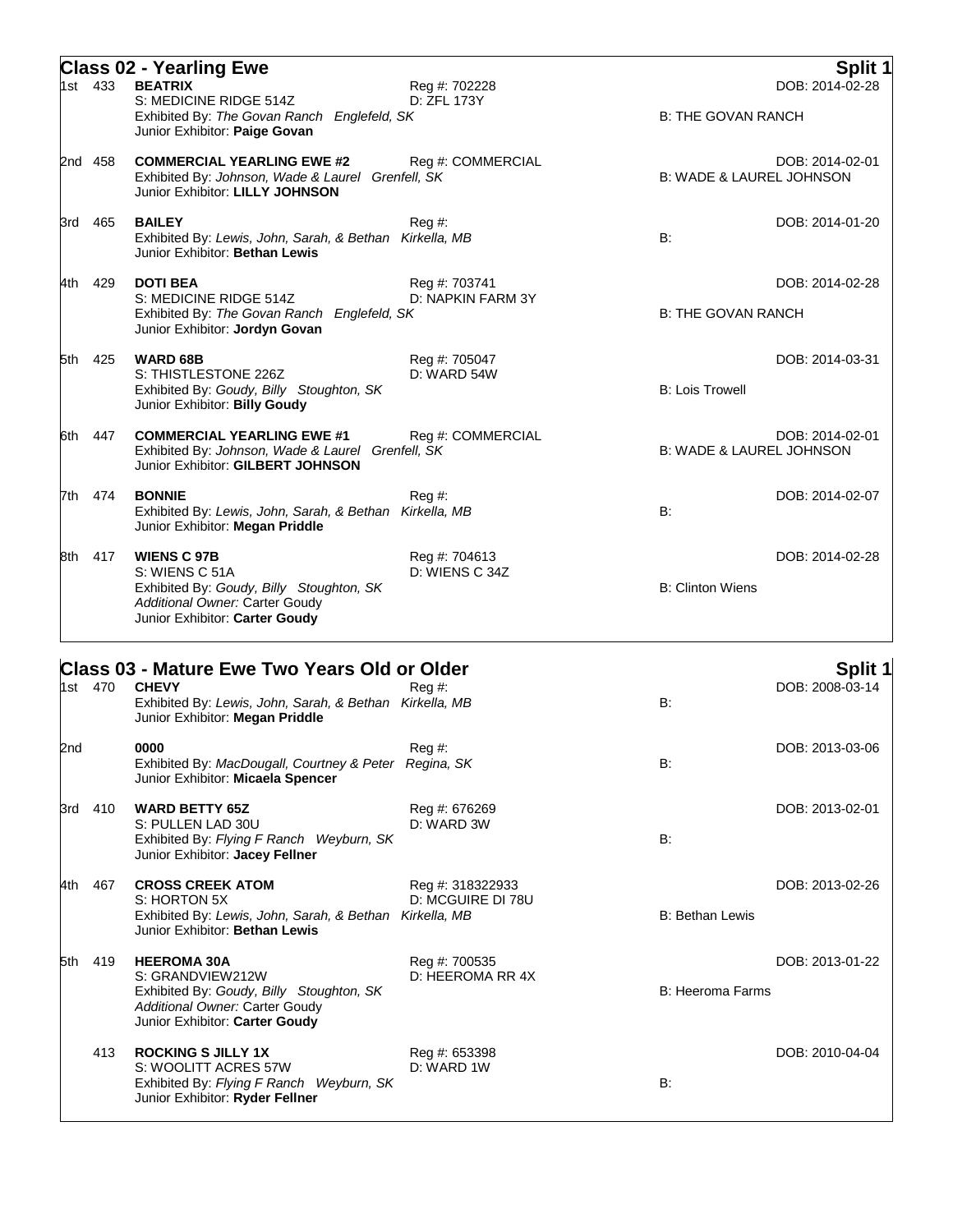## **Class 04 - Showmanship Split 1**

| 1st 468 | Showmanship<br>Exhibited By: Lewis, John, Sarah, & Bethan Kirkella, MB<br>Junior Exhibitor: Bethan Lewis                                               |         |
|---------|--------------------------------------------------------------------------------------------------------------------------------------------------------|---------|
| 3rd 415 | Showmanship<br>Exhibited By: Flying F Ranch Weyburn, SK<br>Junior Exhibitor: Ryder Fellner                                                             |         |
| 3rd 424 | Showmanship<br>Exhibited By: Goudy, Billy Stoughton, SK<br>Junior Exhibitor: Billy Goudy                                                               |         |
| 431     | Showmanship<br>Exhibited By: The Govan Ranch Englefeld, SK<br>Junior Exhibitor: Jordyn Govan                                                           |         |
| 453     | Showmanship<br>Exhibited By: Johnson, Wade & Laurel Grenfell, SK<br>Junior Exhibitor: GILBERT JOHNSON                                                  |         |
| 555     | Showmanship<br>Exhibited By: Peutert, Makaila Assiniboia, SK<br>Junior Exhibitor: Makaila Peutert                                                      |         |
| 534     | Showmanship<br>Exhibited By: Spencer, Micaela Belmont, MB<br>Junior Exhibitor: Micaela Spencer                                                         |         |
|         | <b>Class 04 - Showmanship</b>                                                                                                                          | Split 2 |
| 1st 421 | Showmanship<br>Exhibited By: Goudy, Billy Stoughton, SK<br>Junior Exhibitor: Carter Goudy                                                              |         |
| 2nd 476 | Showmanship<br>Exhibited By: Lewis, John, Sarah, & Bethan Kirkella, MB<br>Junior Exhibitor: Megan Priddle                                              |         |
| 3rd 446 | Showmanship<br>Exhibited By: Johnson, Wade & Laurel Grenfell, SK<br>Junior Exhibitor: LILLY JOHNSON                                                    |         |
| 408     | Showmanship<br>Exhibited By: Footloose Lamb Producers Grenfell, SK<br>Junior Exhibitor: Charne Esterhuyse                                              |         |
| 412     | Showmanship<br>Exhibited By: Flying F Ranch Weyburn, SK<br>Junior Exhibitor: Jacey Fellner                                                             |         |
| 435     | Showmanship<br>Exhibited By: The Govan Ranch Englefeld, SK<br>Junior Exhibitor: Paige Govan                                                            |         |
|         |                                                                                                                                                        |         |
| 1st 452 | <b>Class 05 - Junior Costume Class</b><br><b>Costume Entry</b><br>Exhibited By: Johnson, Wade & Laurel Grenfell, SK<br>Junior Exhibitor: LILLY JOHNSON | Split 1 |
| 2nd 552 | <b>Costume Entry</b><br>Exhibited By: The Govan Ranch Englefeld, SK<br>Junior Exhibitor: Paige Govan                                                   |         |
| 3rd 537 | <b>Costume Entry</b><br>Exhibited By: Spencer, Micaela Belmont, MB                                                                                     |         |

- Junior Exhibitor: **Micaela Spencer**
- 406 **Costume Entry** Exhibited By: *Footloose Lamb Producers Grenfell, SK* Junior Exhibitor: **Charne Esterhuyse**